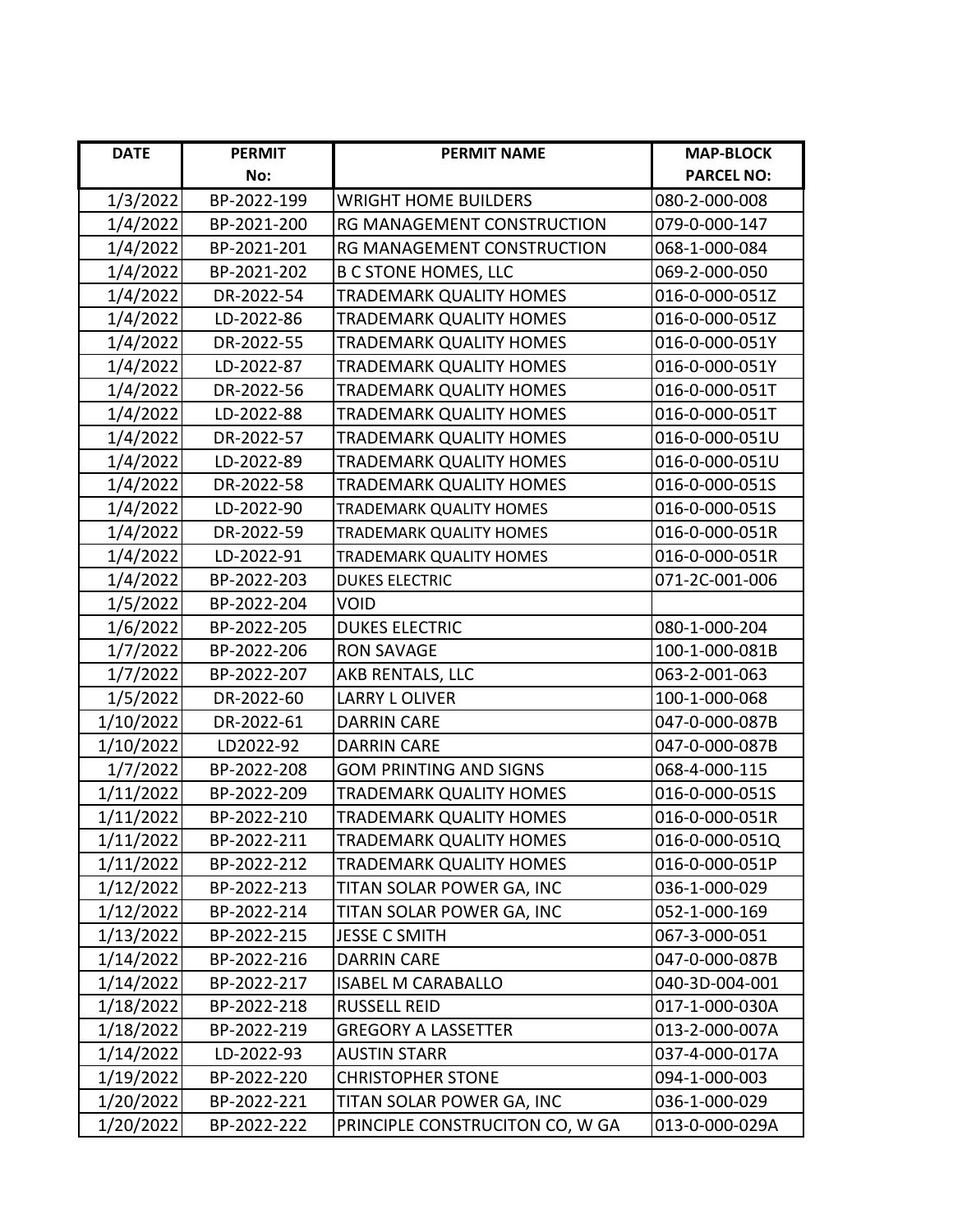| 1/20/2022                 | BP-2022-223 | <b>CHAD NORTON</b>              | 054-0-000-112A |
|---------------------------|-------------|---------------------------------|----------------|
| 1/21/2022                 | BP-2022-224 | LDI ELECTRIC CONTRACTING        | 052-1-000-082  |
| 1/24/2022                 | BP-2021-225 | WEST ANDREWS INC & HZ29, INC.   | 059-2-000-006  |
| 1/25/2022                 | BP-2022-226 | JOSEPH & SUZANNE BESZE          | 081-4-000-208  |
| 1/26/2022                 | LD-2022-94  | WILD ANIMAL SAFARI, INC         | 033-0-000-071  |
| 1/26/2022                 | BP-2022-227 | <b>STEVE AND KIM NEESE</b>      | 014-0-000-005B |
| 1/26/2022                 | BP-2022-228 | <b>DIANA EVANS</b>              | 071-2D-000-009 |
| 1/27/2022                 | BP-2022-229 | <b>ROBERT WOMACK</b>            | 030-0-000-116  |
| 1/28/2022                 | BP-2022-230 | PRINCIPLE CONSTRUCITON CO, W GA | 017-1-000-028  |
| 1/28/2022                 | BP-2022-231 | <b>JOHN SCATTERGOOD</b>         | 040-3D-006-018 |
| 1/28/2022                 | LD-2022-95  | PRINCIPLE CONSTRUCITON CO, W GA | 017-1-000-028  |
| 1/27/2022                 | BP-2022-232 | JAMES AND PAMELA RUSSELL        | 078-0-000-069  |
| 1/27/2022                 | BP-2022-233 | <b>JAMES AND PAMELA RUSSELL</b> | 078-0-000-069  |
| 1/28/2022                 | BP-2022-234 | <b>RODNEY MADDOX</b>            | 053-2-000-009  |
| 1/31/2022                 | LD-2022-96  | DAVID LINDSEY HOMES             | 028-2-000-183  |
| 1/31/2022                 | DR-2022-62  | <b>DAVID LINDSEY HOMES</b>      | 028-2-000-183  |
| 1/31/2022                 | LD-2022-97  | DAVID LINDSEY HOMES             | 028-2-000-204  |
| 1/31/2022                 | DR-2022-63  | <b>DAVID LINDSEY HOMES</b>      | 028-2-000-204  |
|                           |             |                                 |                |
|                           |             |                                 |                |
|                           |             |                                 |                |
|                           |             |                                 |                |
|                           |             |                                 |                |
| <b>TOTAL VALUATION \$</b> |             |                                 |                |
| <b>TOTAL PERMITS</b>      |             |                                 |                |

 $\overline{\phantom{a}}$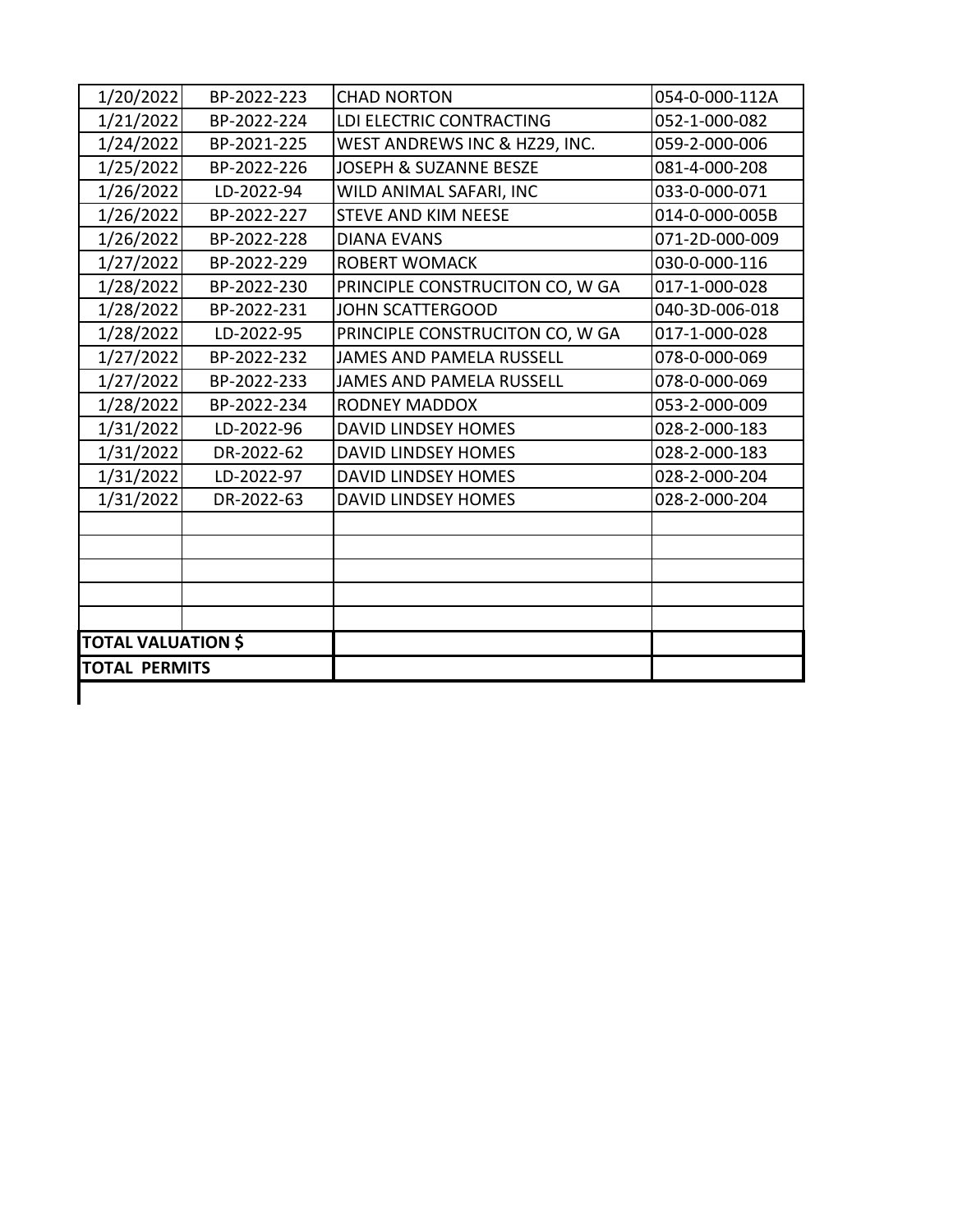| <b>ADDRESS</b>                | <b>S/F RESIDENCE</b> | <b>ADDITION</b> | <b>ALTERATION /</b> |
|-------------------------------|----------------------|-----------------|---------------------|
|                               | <b>VALUATION</b>     |                 | <b>REPAIRS</b>      |
| 200 PYNE ROAD                 | \$124,100.00         |                 |                     |
| <b>114 WATERS EDGE</b>        | \$159,970.00         |                 |                     |
| 123 COPPER CREEK DR           | \$159,970.00         |                 |                     |
| 1003 THE STILLWATER           | \$289,850.00         |                 |                     |
| <b>100 DOVE CREEK COURT</b>   |                      |                 |                     |
| <b>100 DOVE CREEK COURT</b>   |                      |                 |                     |
| <b>102 DOVE CREEK COURT</b>   |                      |                 |                     |
| 102 DOVE CREEK COURT          |                      |                 |                     |
| 112 DOVE CREEK COURT          |                      |                 |                     |
| <b>112 DOVE CREEK COURT</b>   |                      |                 |                     |
| <b>114 DOVE CREEK COURT</b>   |                      |                 |                     |
| <b>114 DOVE CREEK COURT</b>   |                      |                 |                     |
| 111 DOVE CREEK COURT          |                      |                 |                     |
| 111 DOVE CREEK COURT          |                      |                 |                     |
| <b>108 DOVE CREEK COURT</b>   |                      |                 |                     |
| <b>108 DOVE CREEK COURT</b>   |                      |                 |                     |
| <b>20 CEDARCREST ROAD</b>     |                      |                 |                     |
|                               |                      |                 |                     |
| 201 FOXDALE COURT             |                      |                 |                     |
| <b>490 WILLIAMS ROAD</b>      |                      |                 |                     |
| 436 WARES CROSS ROAD          |                      |                 | \$18,855.00         |
| <b>0 ROCK MILLS ROAD</b>      |                      |                 |                     |
| <b>0 SMITH ROAD</b>           |                      |                 |                     |
| <b>0 SMITH ROAD</b>           |                      |                 |                     |
| 3278 MOOTY BRIDGE ROAD        |                      |                 |                     |
| 111 DOVE CREEK COURT          | \$264,095.00         |                 |                     |
| <b>109 DOVE CREEK COURT</b>   | \$198,050.00         |                 |                     |
| 202 MILLWOOD COURT            | \$233,410.00         |                 |                     |
| 204 MILLWOOD COURT            | \$232,050.00         |                 |                     |
| 875 PRIDDY ROAD               |                      | \$50,951.00     |                     |
| <b>2827 HAMILTON ROAD</b>     |                      | \$34,207.00     |                     |
| 27 VILLAGE POINTE DR          |                      |                 |                     |
| O SMITH ROAD                  |                      |                 |                     |
| 112 BEAVER RUN                |                      |                 |                     |
| 280 MOUNTVILLE-HOGANSVILLE RD | \$140,420.00         |                 |                     |
| <b>6404 HAMILTON ROAD</b>     |                      |                 |                     |
| 4109 HAMILTON ROAD            |                      |                 |                     |
| <b>254 GIVENS CIRCLE</b>      |                      |                 |                     |
| 875 PRIDDY ROAD               |                      | \$62,598.00     |                     |
| 1016 OLD CHIPLEY ROAD         |                      | \$161,500.00    |                     |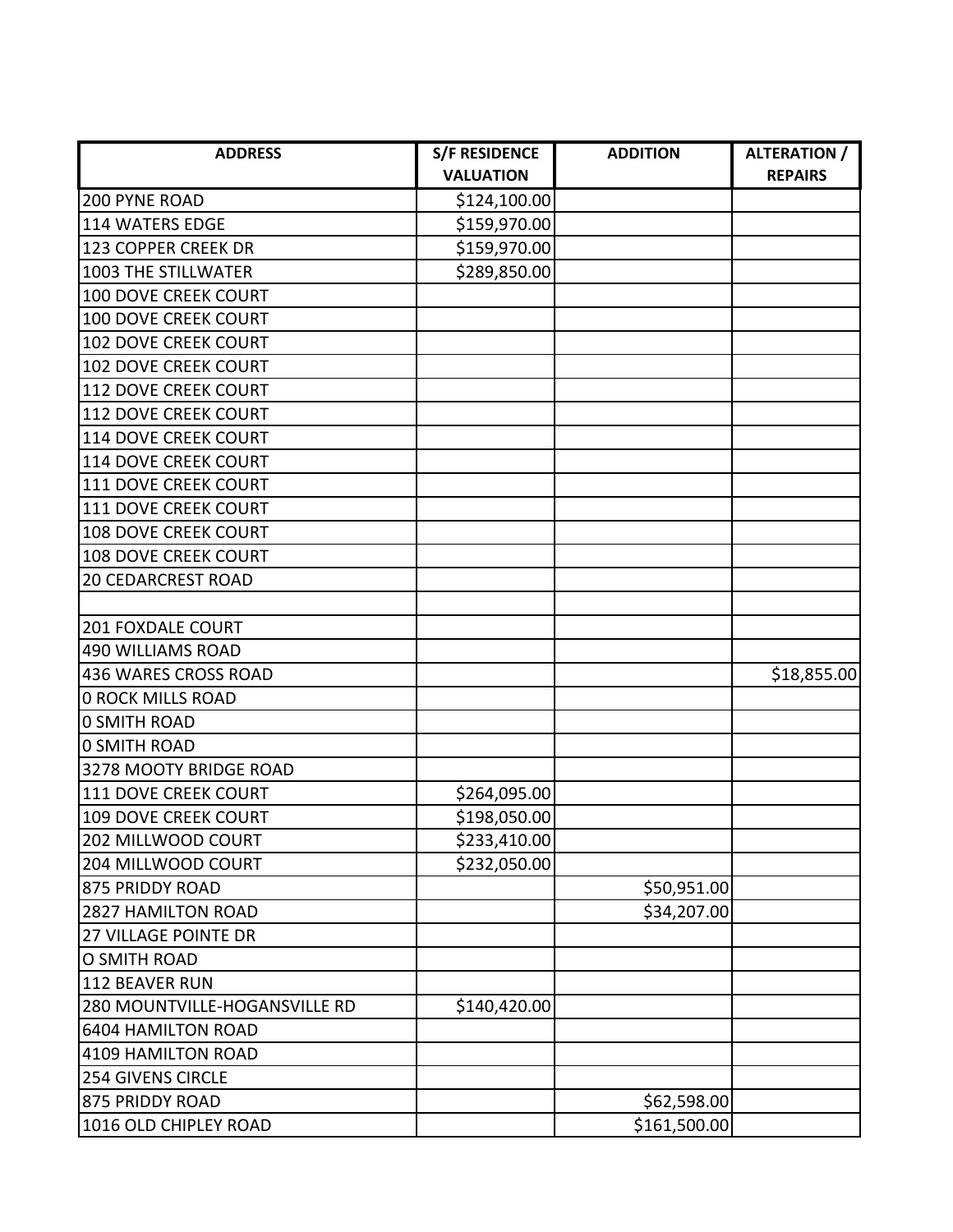| 800 BURKES CHAPEL ROAD       | \$173,400.00   |              |             |
|------------------------------|----------------|--------------|-------------|
| 2956 HAMILTON ROAD           |                |              |             |
| 894 OLD HUTCHINSON MILL ROAD |                |              |             |
| <b>39 SHIREY ROAD</b>        |                |              |             |
| 1300 OAK GROVE ROAD          |                |              |             |
| 2219 SMOKEY ROAD             |                |              |             |
| 407 FLING ROAD               |                |              |             |
| 741 ROBERTSON ROAD           |                | \$32,800.00  |             |
| 314 CAMP VIOLA ROAD          |                |              |             |
| 111 CLEARWATER DR            |                | \$16,433.00  |             |
| 314 CAMP VIOLA ROAD          |                |              |             |
| <b>239 GABETTEVILLE ROAD</b> |                |              |             |
| <b>239 GABETTEVILLE ROAD</b> |                |              |             |
| 3672 WHITESVILLE ROAD        | \$321,045.00   |              |             |
| 119 JASMINE LANE             |                |              |             |
| 119 JASMINE LANE             |                |              |             |
| <b>305 JASMINE LANE</b>      |                |              |             |
| <b>305 JASMINE LANE</b>      |                |              |             |
|                              |                |              |             |
|                              |                |              |             |
|                              |                |              |             |
|                              |                |              |             |
|                              |                |              |             |
|                              | \$2,296,360.00 | \$358,489.00 | \$18,855.00 |
|                              | 11             | 6            | 1           |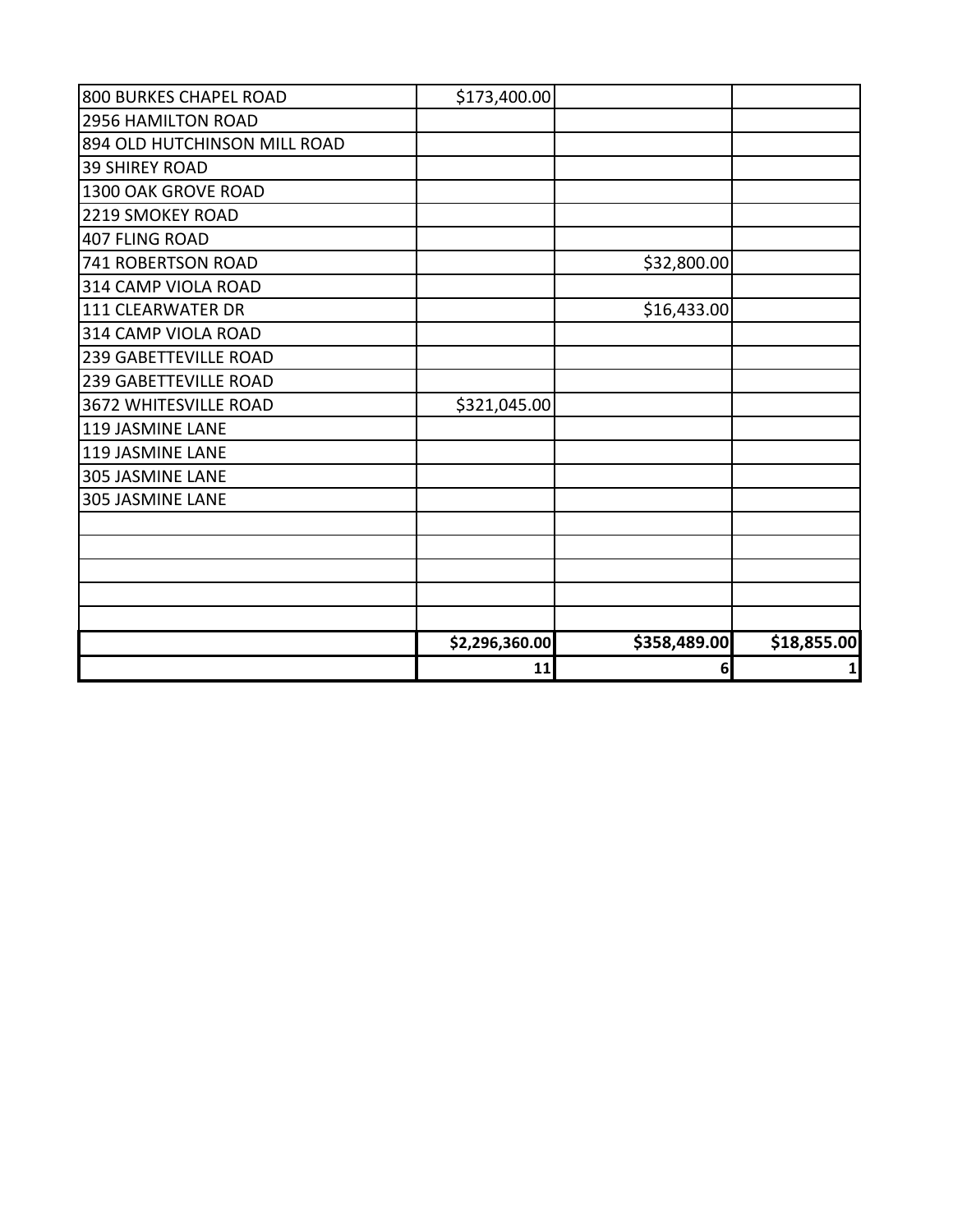| STORAGE BLDG.         | <b>COMMERCIAL</b> | <b>COMMERCIAL</b>       | <b>MODULAR</b> | <b>SIGNS</b> | <b>SWIMMING</b> |
|-----------------------|-------------------|-------------------------|----------------|--------------|-----------------|
| <b>SHED / CARPORT</b> |                   | <b>ADDITION/REPAIRS</b> | <b>HOMES</b>   |              | <b>POOLS</b>    |
|                       |                   |                         |                |              |                 |
|                       |                   |                         |                |              |                 |
|                       |                   |                         |                |              |                 |
|                       |                   |                         |                |              |                 |
|                       |                   |                         |                |              |                 |
|                       |                   |                         |                |              |                 |
|                       |                   |                         |                |              |                 |
|                       |                   |                         |                |              |                 |
|                       |                   |                         |                |              |                 |
|                       |                   |                         |                |              |                 |
|                       |                   |                         |                |              |                 |
|                       |                   |                         |                |              |                 |
|                       |                   |                         |                |              |                 |
|                       |                   |                         |                |              |                 |
|                       |                   |                         |                |              |                 |
|                       |                   |                         |                |              |                 |
|                       |                   |                         |                |              |                 |
|                       |                   |                         |                |              |                 |
|                       |                   |                         |                |              |                 |
|                       |                   |                         | \$120,904.00   |              |                 |
|                       |                   |                         |                |              |                 |
|                       |                   |                         |                |              |                 |
|                       |                   |                         |                |              |                 |
|                       |                   |                         |                |              |                 |
|                       |                   |                         |                | \$4,110.00   |                 |
|                       |                   |                         |                |              |                 |
|                       |                   |                         |                |              |                 |
|                       |                   |                         |                |              |                 |
|                       |                   |                         |                |              |                 |
|                       |                   |                         |                |              |                 |
|                       |                   |                         |                |              |                 |
| \$10,800.00           |                   |                         |                |              |                 |
| \$176,305.00          |                   |                         |                |              |                 |
| \$18,682.00           |                   |                         |                |              |                 |
|                       |                   |                         |                |              |                 |
| \$7,500.00            |                   |                         |                |              |                 |
|                       |                   |                         |                |              |                 |
|                       |                   |                         |                |              |                 |
|                       |                   |                         |                |              |                 |
|                       |                   |                         |                |              |                 |
|                       |                   |                         |                |              |                 |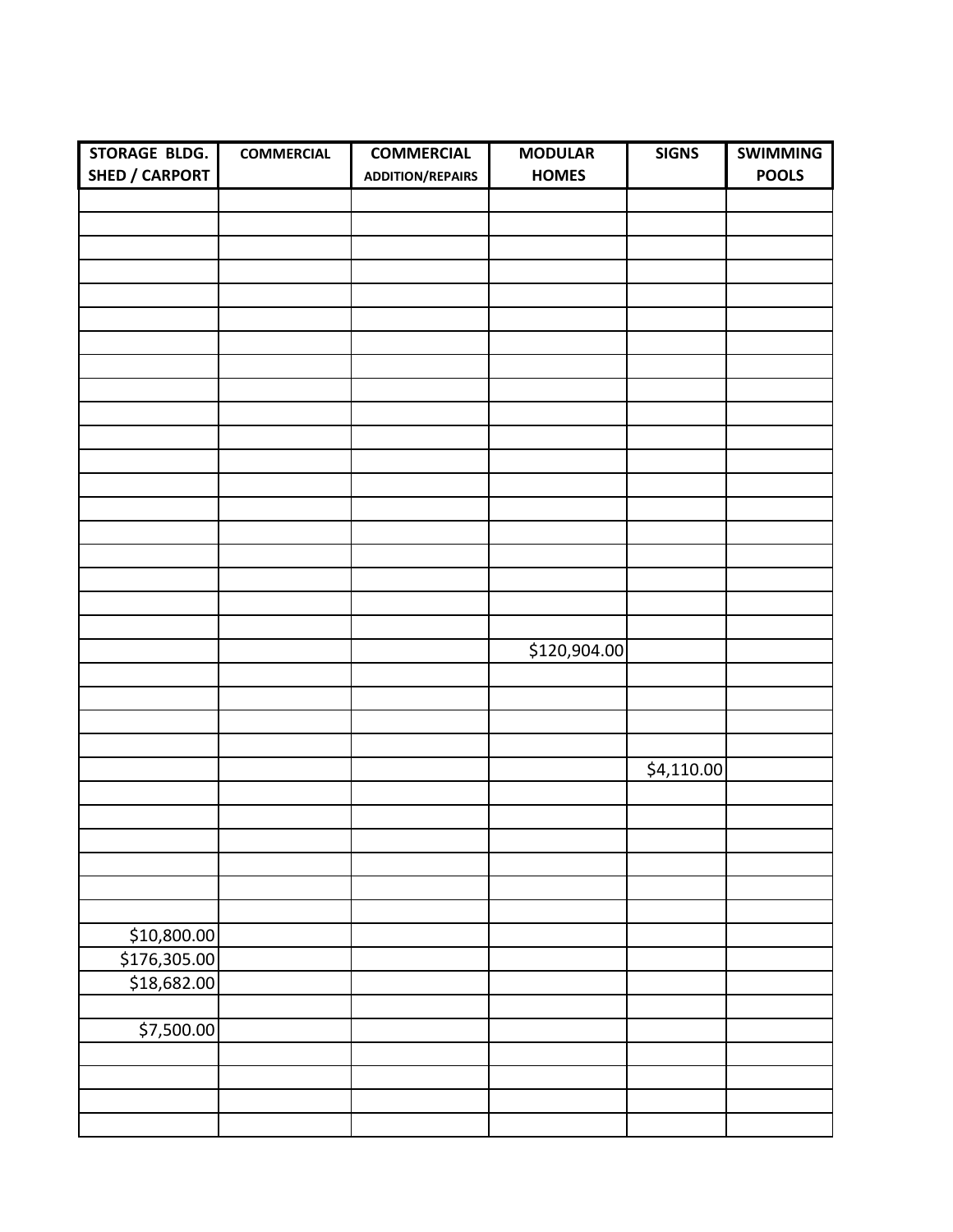|              | \$364,569.00 |           |              |            |             |
|--------------|--------------|-----------|--------------|------------|-------------|
| \$5,311.00   |              |           |              |            |             |
|              |              |           |              |            |             |
| \$14,875.00  |              |           |              |            |             |
|              |              |           |              |            |             |
|              |              |           |              |            |             |
|              |              |           |              |            |             |
|              |              |           |              |            |             |
|              |              |           |              |            |             |
| \$3,500.00   |              |           |              |            |             |
| \$7,898.00   |              |           |              |            |             |
|              |              |           |              |            |             |
|              |              |           |              |            |             |
|              |              |           |              |            |             |
|              |              |           |              |            |             |
|              |              |           |              |            |             |
|              |              |           |              |            |             |
|              |              |           |              |            |             |
|              |              |           |              |            |             |
|              |              |           |              |            |             |
|              |              |           |              |            |             |
| \$244,871.00 | \$364,569.00 | \$0.00    | \$120,904.00 | \$4,110.00 | \$0.00      |
| 8            | $1\vert$     | $\pmb{0}$ | $\mathbf{1}$ | $1\vert$   | $\mathbf 0$ |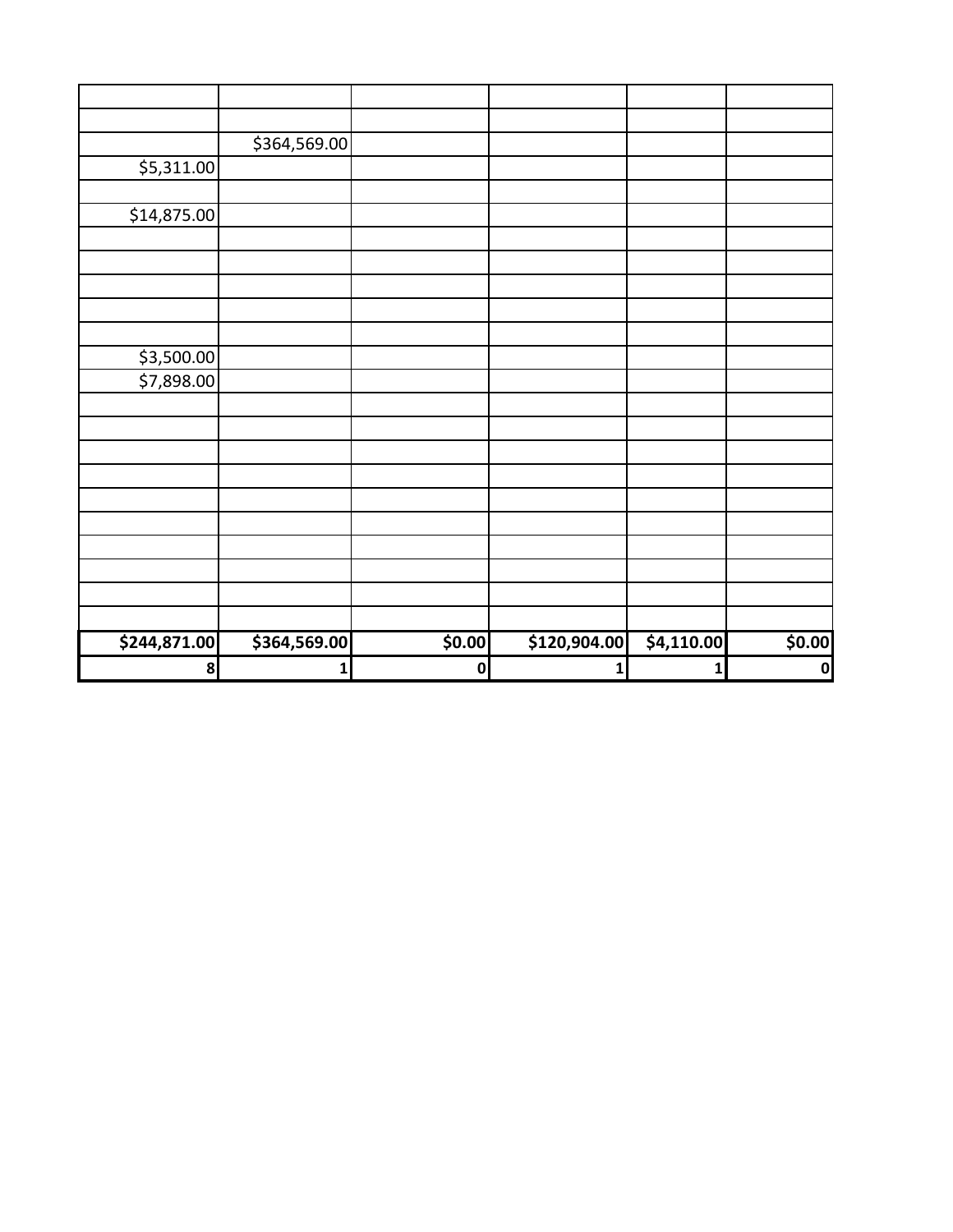| <b>LAND</b>        | <b>DRIVEWAY</b> | <b>ELECTRICAL</b> | <b>HOUSE</b> | <b>DEMOLITION</b> |
|--------------------|-----------------|-------------------|--------------|-------------------|
| <b>DISTURBANCE</b> |                 | <b>SERVICE</b>    | <b>MOVE</b>  |                   |
|                    |                 |                   |              |                   |
|                    |                 |                   |              |                   |
|                    |                 |                   |              |                   |
|                    |                 |                   |              |                   |
|                    | $\mathbf 1$     |                   |              |                   |
|                    |                 |                   |              |                   |
| $\mathbf 1$        |                 |                   |              |                   |
|                    | $\mathbf 1$     |                   |              |                   |
| $\mathbf 1$        |                 |                   |              |                   |
|                    | $\mathbf 1$     |                   |              |                   |
| $\mathbf 1$        |                 |                   |              |                   |
|                    | $\mathbf 1$     |                   |              |                   |
| $\mathbf 1$        |                 |                   |              |                   |
|                    | $\overline{1}$  |                   |              |                   |
| $\mathbf 1$        |                 |                   |              |                   |
|                    | $\mathbf 1$     |                   |              |                   |
| $\mathbf 1$        |                 |                   |              |                   |
|                    |                 | $\mathbf{1}$      |              |                   |
|                    |                 |                   |              |                   |
|                    |                 | $\overline{1}$    |              |                   |
|                    |                 |                   |              |                   |
|                    |                 |                   |              |                   |
|                    |                 |                   |              |                   |
|                    | $\mathbf 1$     |                   |              |                   |
|                    | $\mathbf 1$     |                   |              |                   |
| $\overline{1}$     |                 |                   |              |                   |
|                    |                 |                   |              |                   |
|                    |                 |                   |              |                   |
|                    |                 |                   |              |                   |
|                    |                 |                   |              |                   |
|                    |                 |                   |              |                   |
|                    |                 |                   |              |                   |
|                    |                 |                   |              |                   |
|                    |                 |                   |              |                   |
|                    |                 |                   |              |                   |
|                    |                 |                   |              |                   |
|                    |                 |                   |              |                   |
|                    |                 |                   |              |                   |
|                    |                 |                   |              |                   |
| $\overline{1}$     |                 |                   |              |                   |
|                    |                 |                   |              | 1                 |
|                    |                 |                   |              |                   |
|                    |                 |                   |              |                   |